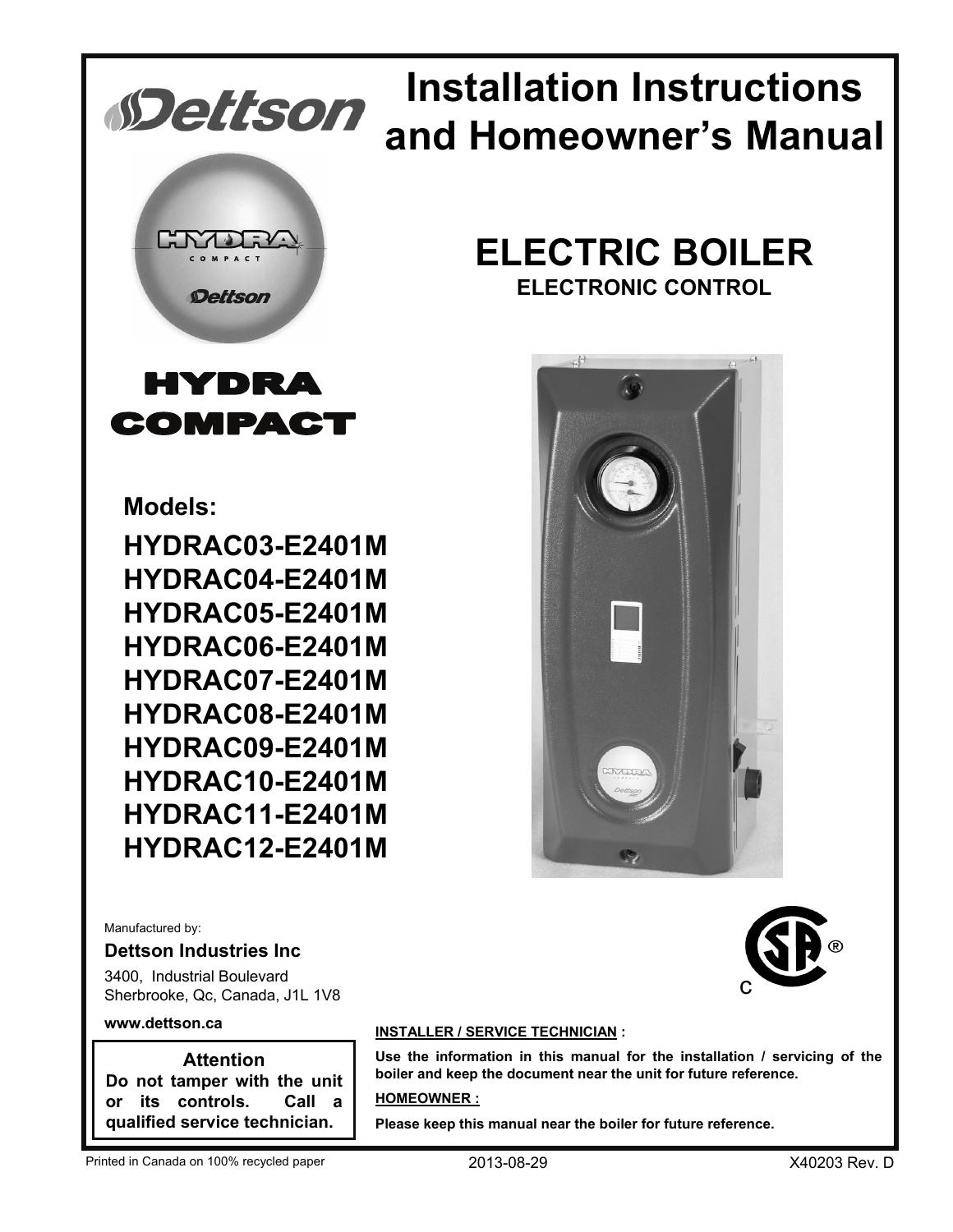#### **1.1) DANGER, WARNING AND CAUTION**

The words DANGER, WARNING and CAUTION are used to identify the levels of seriousness of certain hazards. It is important that you understand their meaning. You will notice these words in the manual as follows:

# DANGER

Immediate hazards which **WILL** result in death or serious injury.

## WARNING

**Hazards or unsafe practices which CAN result in death or injury.** 

#### **CAUTION**

Hazards or unsafe practices which **CAN** result in personal injury, product or property damage.

#### **1.2) HEATING WITH HOT WATER**

Your HYDRA COMPACT electric boiler was carefully assembled and checked in our plant, so that it will deliver warmth and comfort to your home for many years to come.

This manual is intended to provide the necessary information for the installation of the unit, how it functions and explains security measures which are particular to this type of equipment.

It is essential that the persons installing, operating or adjusting the boiler carefully read this manual, in order to completely understand and be familiar with the procedures to be followed.

Any questions relative to the operation, maintenance or guarantee should be directed to the company where the equipment was purchased.

Upon completion of the installation, this manual should be placed back into its original envelope and kept near the boiler for future reference.

#### **1.3) DELIVERY**

**Upon delivery of the boiler, check the nameplate to be sure that you have received the model with the correct rating and proper voltage.** 

The following items are supplied with the unit:

- A pressure relief valve, adjusted to 30 psi;
- A drain valve:
- An exterior probe for modulation;
- A 3/8"  $X$  1/4" reducer to install an air vent or a plug;
- A  $\frac{1}{4}$ " plug to cork the 3/8" tapped hole between the elements in the case the boiler is installed in any other position than upside.

A 4" long nipple  $\frac{1}{4}$ " NPT and a  $\frac{1}{4}$ "NPT coupling if unit is installed upright position, water connections at the bottom.

#### **1.4) INSTALLATION**

## WARNING

**The installation of this unit must be performed by a qualified technician and it must conform to the standards and regulations in force as well as the Canadian Installation Code for Hydronic Heating Systems CSA B214-01.** 

#### **1.4.1) Positioning**

The unit must be installed in an area that is dry, non-corrosive, without excessive dust, well ventilated and where the ambient temperature does not exceed  $27^{\circ}$ C (80 $^{\circ}$ F).

The boiler can be installed directly on a wall with 4 screws. 2 screws in the elements compartment and 2 screws on each side of the unit. **Ensure that the unit is well fixed on the wall utilizing the 4 points of fixation.**

The boiler can be installed in 6 possible configurations as shown in figure 2.

Ensure that it is installed level and that the clearances indicated in Table 1 are respected.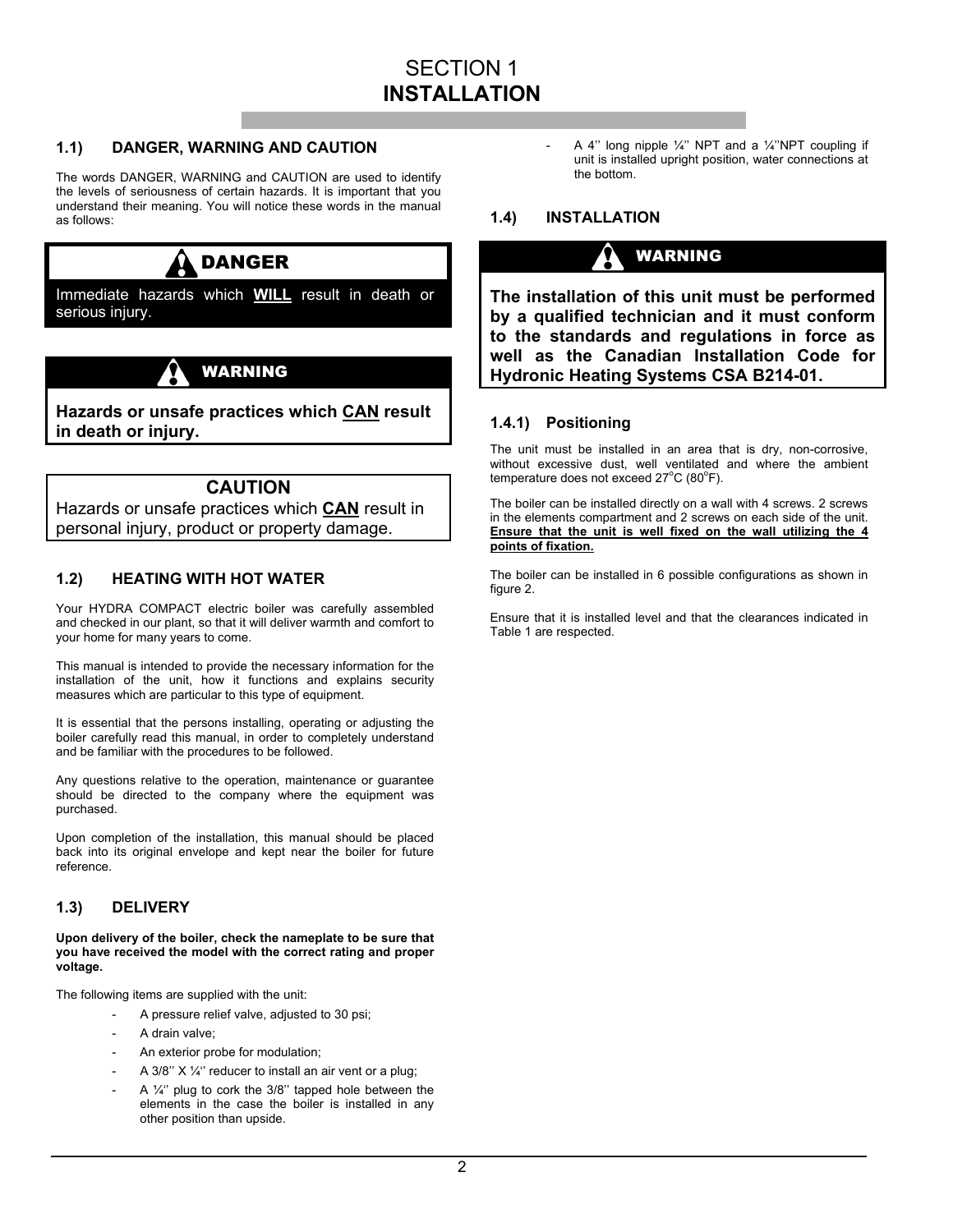#### **Figure 1 : Mounting configurations**



#### **1.5) CLEARANCES**

The following clearances should be provided for the servicing of the unit:

#### **Table 1**

**Minimum clearances to combustible materials** 

| <b>LOCATION</b>            | <b>CLEARANCE</b>           |
|----------------------------|----------------------------|
| Access side to elements    | 13 $\frac{1}{4}$ " (34 cm) |
| Sides                      | 4" (10 cm)                 |
| Bottom (water connections) | 6 5/8" (17 cm)             |
| Front*                     |                            |
| <b>Back</b>                |                            |

\* If the boiler is in an enclosure, provide a door or a removable panel in front to access the control panel.

#### **1.6) DISTRIBUTION SYSTEM**

The proper functioning of your heating system is directly related to the quality of the plumbing installation. Therefore, the entire installation must be performed by qualified technicians.

See Figure 2 for the functions of the various boiler components.

The heating system must be set-up to operate at a maximum pressure of 28 psi and the operating temperature may range from  $21^{\circ}$ C to 88 $^{\circ}$ C (70 $^{\circ}$ F to 190 $^{\circ}$ F).  $^{\circ}$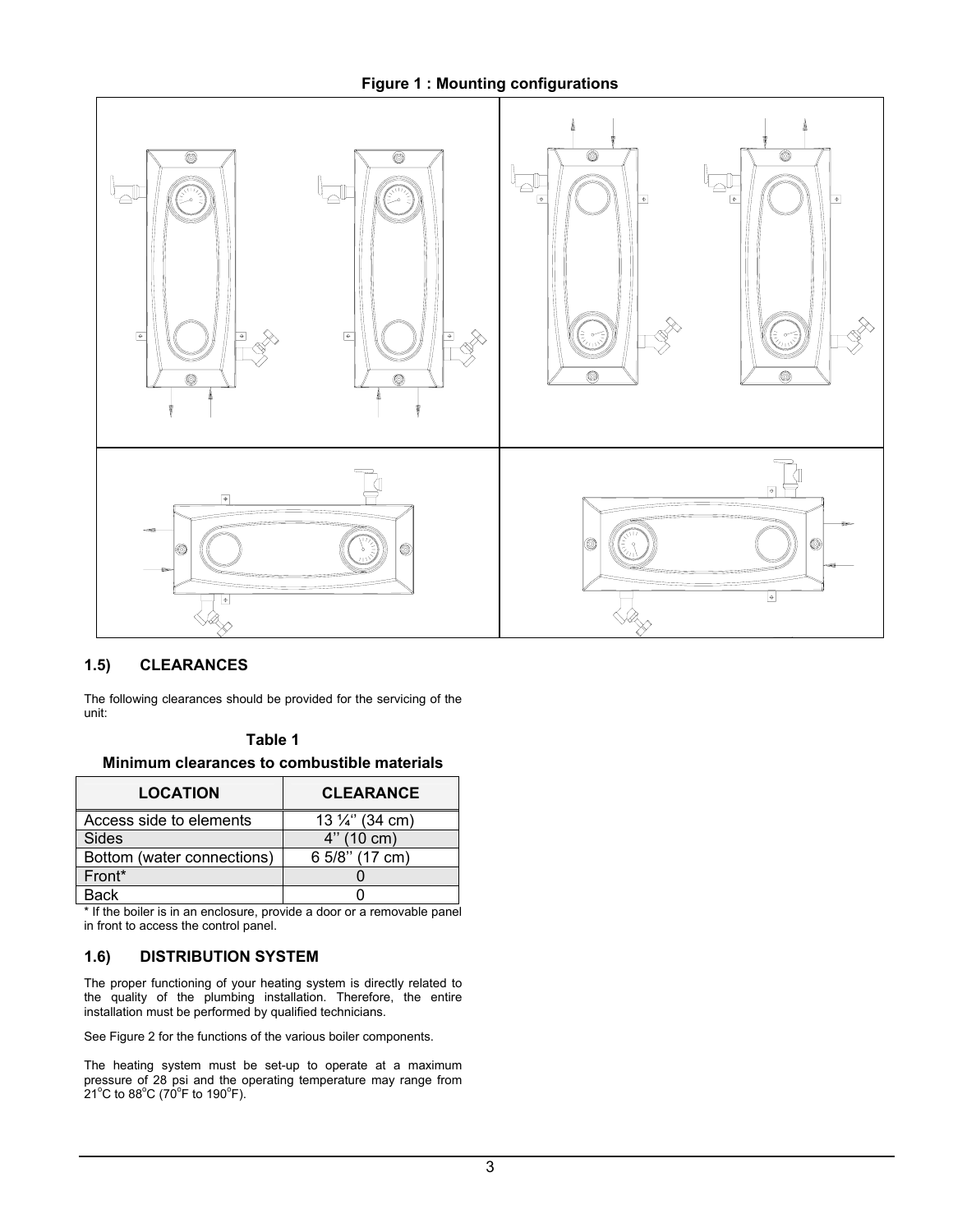#### **Figure 2 : Boiler components**



### **Freeze protection (when required)**

## WARNING

**Only propylene glycol may be used in this hydronic heating system, to prevent freezing.** 

**It is recommended to add a maximum of 50% of propylene glycol mixture to ensure proper operation.** 

**Do not use automotive anti-freeze, ethylene glycol or any undiluted anti-freeze.** 

**If the above recommendations are not followed, severe personal injury, death or substantial property damage can result.** 

All installations must include the following items:

a. 1 pressure regulator, adjusted to 12 psi, must be installed between the boiler and the main water supply in the building;

- b. 1 expansion tank, pre-pressurized to 12 psi and of appropriate size;
- c. 1 or more automatic air purge valves;
- d. 1 or more circulating pumps of appropriate capacity.

#### **CAUTION**

To avoid water damage and/or scalding due to relief valve operation, a discharge line must be connected to the valve outlet and run to a drainage area. The discharge line shall be installed in such a way that it will allow for the complete drainage of the valve and the discharge line.

#### **1.7) INSTALLATION OF THE BOILER**

At the time of installation, the following steps should be followed. Refer to Figure 5,6,7,8 and 9.

- 1. Choose an appropriate location. Mount the boiler securely on the wall, with the help of the mounting plate. Ensure that it is level and that the minimum clearances are observed;
- 2. Install the drain valve and the safety valve according to the mounting configuration as shown in Figure 1;
- 3. An air vent should be installed on the unit if installed upside position, water connections at the bottom. In such case, use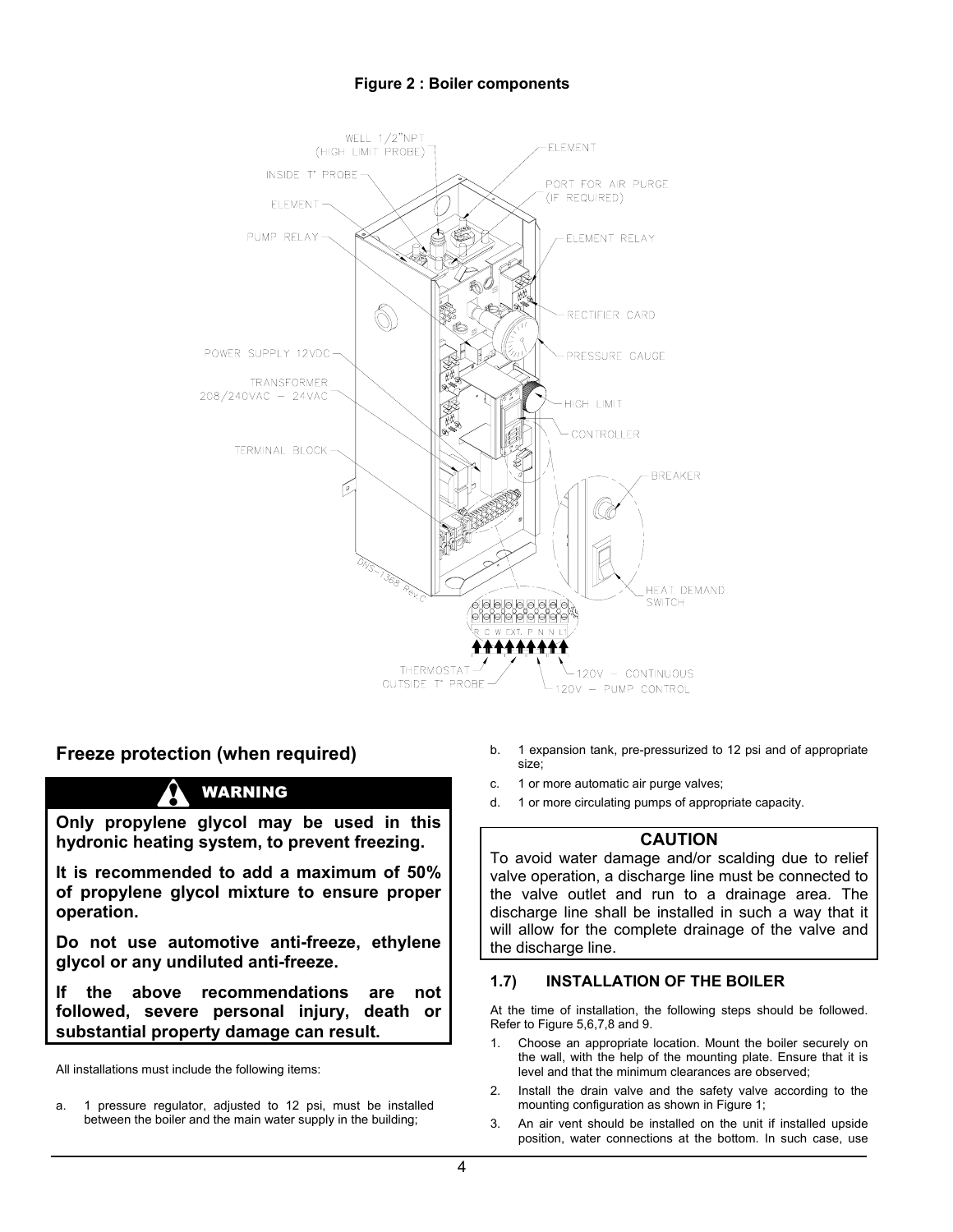the 3/8'' NPT to ¼'' NPT reducer, which is provided; In all other mounting position, cork the hole with the 1/4" plug provided.

- 4. Install the water supply and return piping with the 1" NPT fitting;
- 5. The heating supply line must include:
	- a. 1 circulator along with 2 maintenance valves;
	- b. 1 automatic pressure reducing valve adjusted to 12 psi, with a shut-off valve on the return water line;
	- c. 1 expansion tank;
	- d. 1 automatic vent.
- 6. The flow of water through the system must be sufficient to continuously discharge the energy generated by the boiler. If not, the High Limit protector will disconnect all the electric elements and a more or less frequent cycling mode will be established by the Safety Control (see the Technical Specifications Table);
- 7. In order to ensure satisfactory water flow, the friction in the piping system must not exceed the capacity of the circulator;
- 8. After having completed all piping connections, run water through the system and purge the air. The automatic vent should be in operation.

Note: Remove the plastic cover and check to see if the elements are watertight.

#### **1.8) ELECTRIC POWER SUPPLY**

All electrical wiring must conform to the standards and regulations in force and the Canadian Electrical Code CSA C22.1.

Electrical power to the boiler must come from a 120/240V 60 Hz or 208V 60 Hz, single phase, 3-wire, grounded circuit, protected by an appropriately sized breaker, based on the total rating of the boiler. When using 208V, change the connector's position at the primary of the transformer. Refer to the boiler nameplate and the technical specifications in this manual to select the proper breaker and wire size.



**Risk of fire.** 

**The conductor sizing must conform to the last edition of the local or national codes.** 

**Failure to follow this rule can result in death, bodily injury and/or property damage.** 

Power supply to the unit can be made using copper or aluminum wires. The wire size must be decided in accordance to unit power consumption, the over current protection type and capacity, the wire type and length, and the environment where the unit is installed. If an aluminum wire is used, other precautions (such as the use of a DE-OX inhibitor) must be taken to insure the conformity of the installation. In all cases, all the factors affecting the wire gauge must be considered and the installation codes followed.

The exterior of the unit must have an uninterrupted ground to minimize the risk of bodily harm. A ground terminal is supplied with the control box for that purpose.

In the event that wires inside the unit require replacement, these must be as same type as originals. (Copper wiring only)

#### **1.8.1) CONNECTING THE CIRCULATING PUMP**

Connect the circulating pump on 120V connections points identified P-P in the control panel as shown in Figure 2. The electronic control is designed to operate the circulator on thermostat demand, with a heat purge delay at the end of heating cycle or continuous flow. Refer to the electronic control section to learn how to configure this function.

#### **1.8.2) CONNECTING THE THERMOSTAT**

A 150 OHMS – 10W must be installed if a power stealing thermostat is used. This resistance must be connected to C-W as shown in Figure 3:



#### **Figure 3 : Power Stealing Thermostat Resistance**

#### **Single heating zone**

Connect the low voltage thermostat to R-W terminals located inside the control panel. See Figure 4.

#### **Multiple heating zones**

Connect the contacts of the motorized valves or pump controls to R-W terminals inside the control panel. See Figure 5 and 6.

#### **1.8.3) CONNECTING THE OUTDOOR SENSOR**

Mount the sensor on an outside wall, protected from direct sunlight, so that it will accurately measure the outside temperature. Install 2 only #20 wires between the outdoor sensor and the terminals identified as  $S_{-EXT}$  and  $S_{-EXT}$  inside the control panel of the boiler.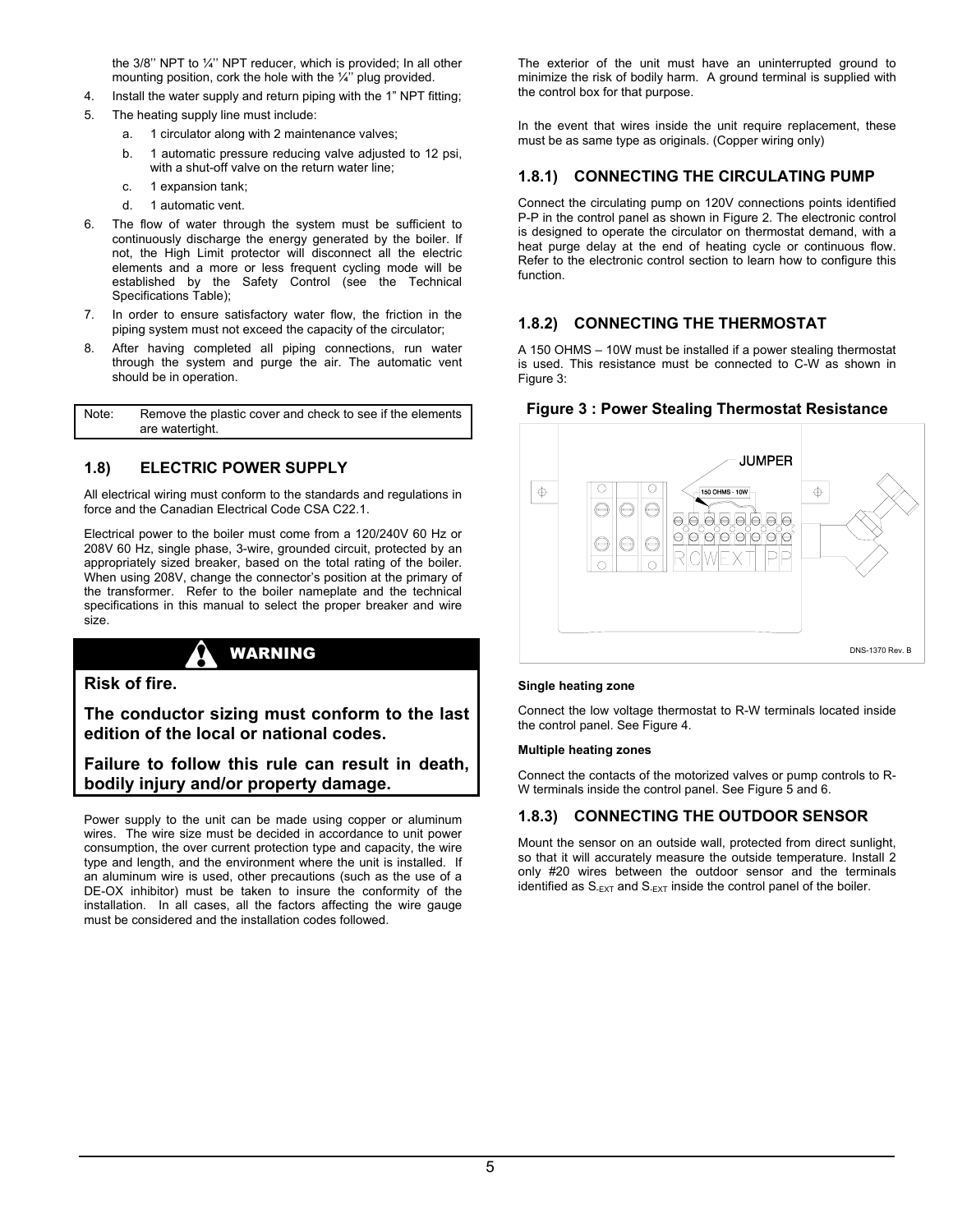## SECTION 2 **OPERATION**

#### **2.1) ADJUSTMENTS AND START-UP**

#### **CAUTION**

The boiler must be filled with water and all air purged from the system, before turning on the power.

#### **CAUTION**

If the power is turned on before the boiler is filled with water, the elements will become seriously damaged.

**2.3) ELECTRONIC CONTROL** 

#### **Electronic control display**

On the Figure 4, description of all possible displays on the electronic control is shown.

Preprogrammed adjustments. 1 ou 2 elements operating Alarm Pump operating Adjustment programmation mode indicator Celcius or Farenheit Boiler setpoint temperature IN: Boiler temperature MAX: Maximum Numeric display. OUT: Exterior temperature STOP: Boiler shut off Delay Programmation mode Minimum

#### **Figure 4 : Electronic control display**

In normal mode, when a key is pressed, the backlight comes blue. The backlight shade off after few seconds of inactivity on key pad.

In alarm mode, the backlight flashes green and the alarm code is displayed. See alarm section for details.

In normal operation mode, the electronic control displays alternatively the boiler temperature, the exterior temperature and the target temperature.



- 1. Adjust the setpoint of the boiler on the electronic control. See control section for adjustments.
- 2. Turn on the power, set the thermostat at 30C (85F). The circulator; The circulator should start as well as the electrical elements in sequence with a 15 seconds delay;
- 3. The circulator stays on for as long as there is a call for heat except if differently configured on the electronic control.

#### **2.2) MECHANICAL HIGH LIMIT**

#### **Mechanical High Limit Control**

The mechanical limit aquastat must be set 20°F above the setpoint temperature on the electronic control.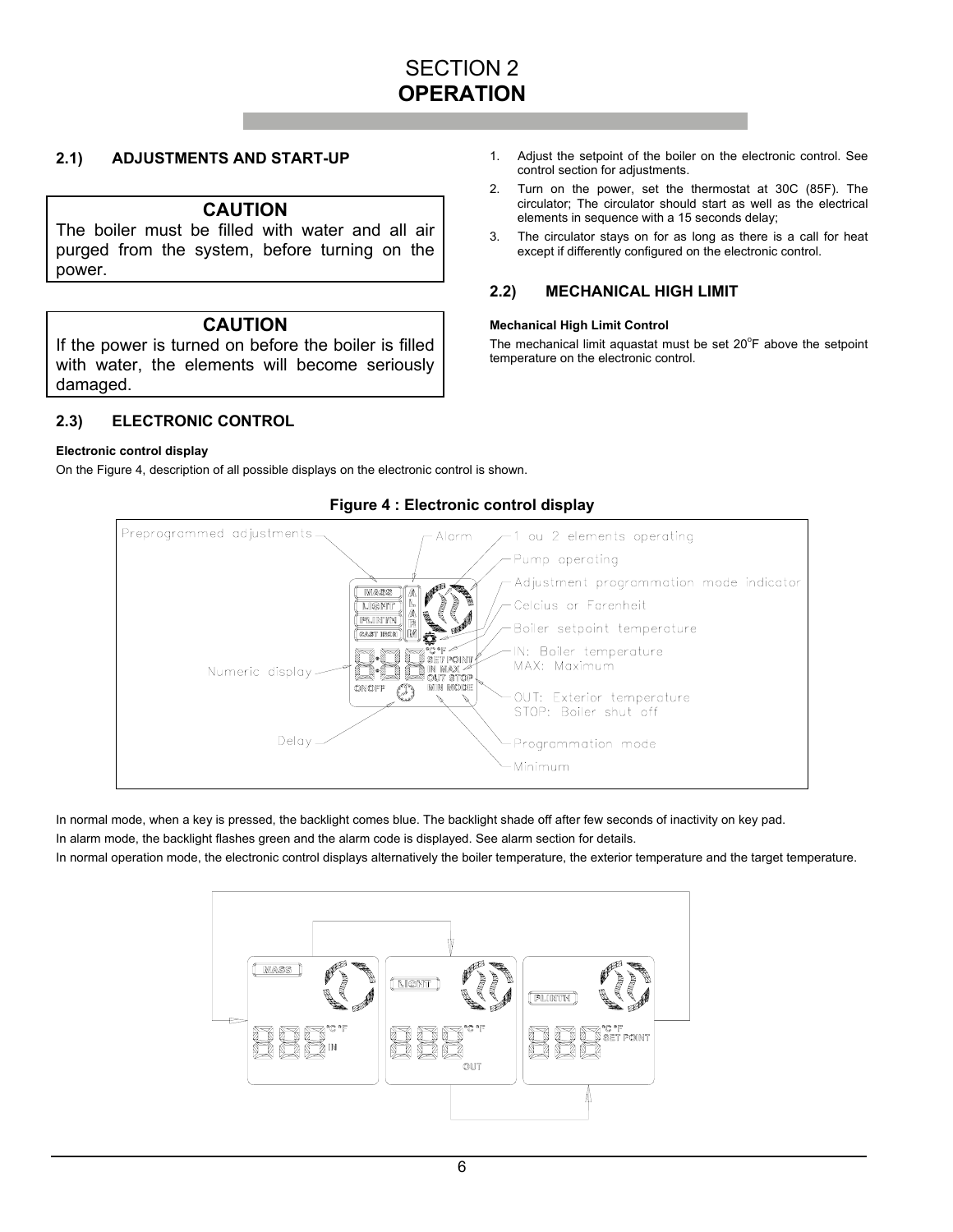**Parameters adjustments** 

Keys :

From normal mode (blue), press OK for 3 seconds to enter the main programmation mode. The backlight will change for green.

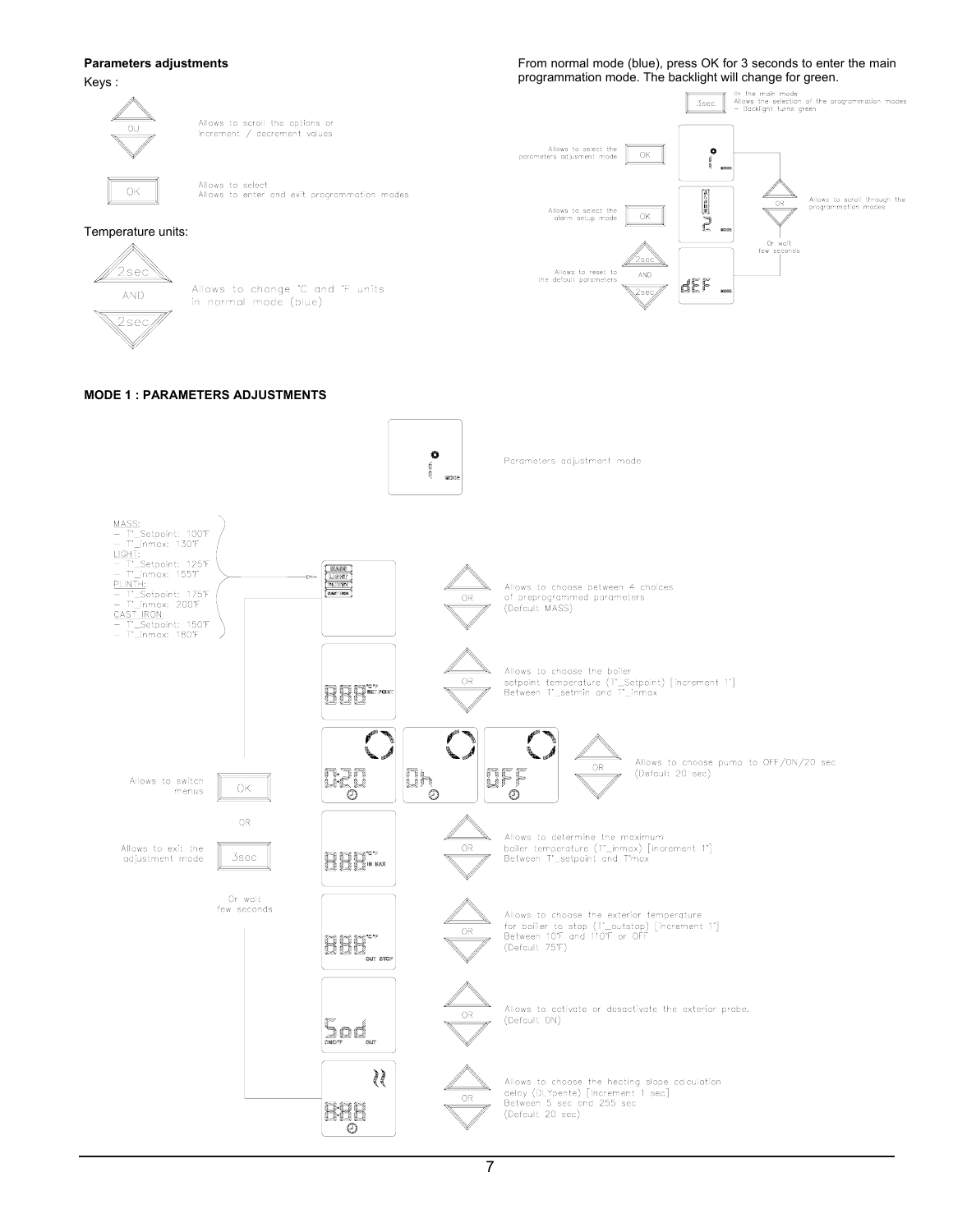The heating slope calculation delay parameter allows modifying the variation of the boiler temperature against the target temperature. Shorter is this delay, better the boiler temperature will be against the target temperature. By cons, the heating cycles will be shorter and

numerous which will impair the relays lifetime. Depending installation conditions, it is recommended to keep this delay higher as possible keeping the comfort in avoiding excessive ambiant temperature variations.

#### **MODULATION IN FONCTION OF THE EXTERIOR TEMPERATURE**

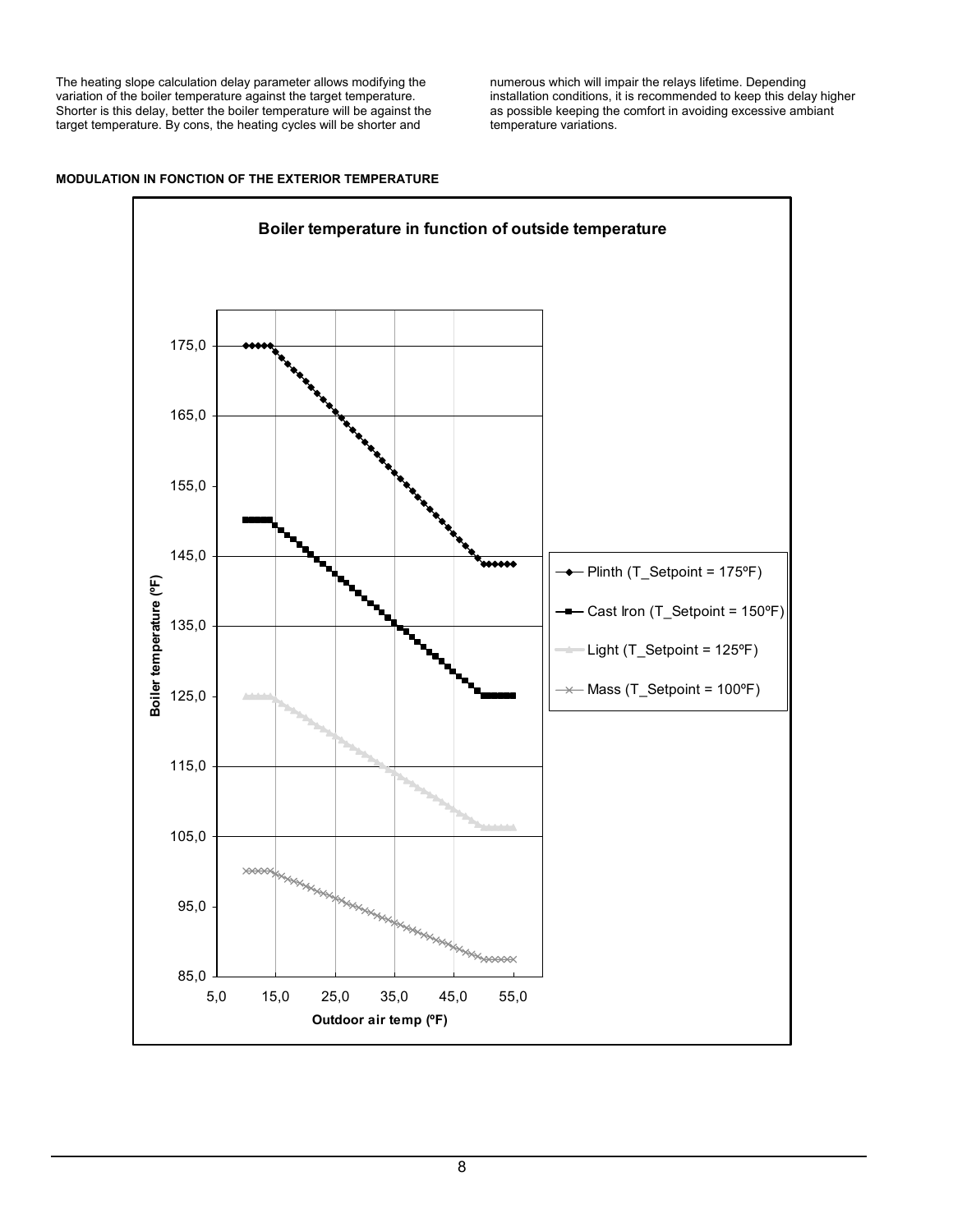



#### **MODE DEF**

The mode DEF allows to reset the electronic control to its defaults parameters.

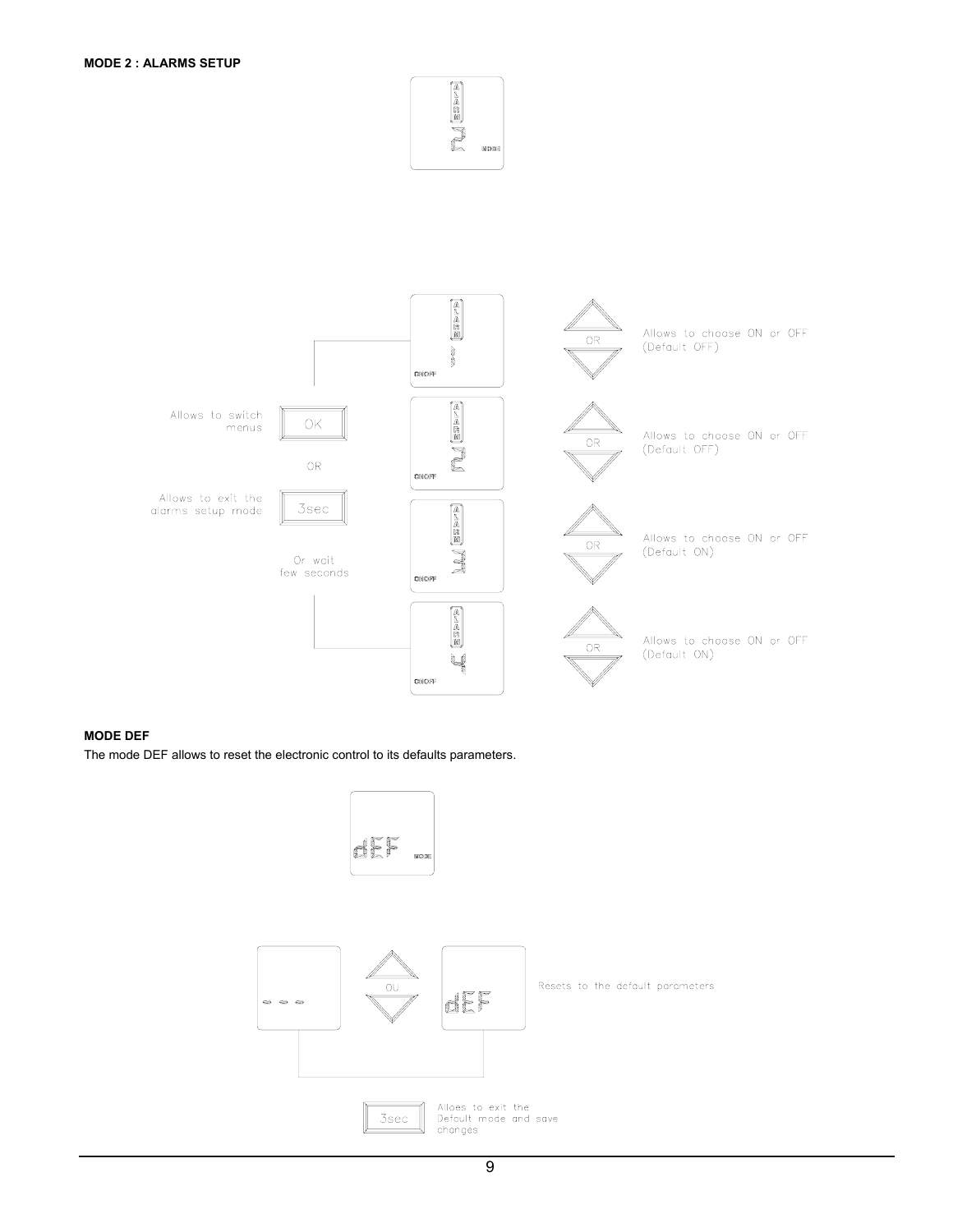|                 | Description                                                                                 | Boiler reaction                                                                                                                                                  | Correction                                                                                                                                               | Causes possibles                                                                                                           |
|-----------------|---------------------------------------------------------------------------------------------|------------------------------------------------------------------------------------------------------------------------------------------------------------------|----------------------------------------------------------------------------------------------------------------------------------------------------------|----------------------------------------------------------------------------------------------------------------------------|
| IN MAX<br>34383 | Boiler temperature reach the<br>maximum boiler temperature<br>according to the application. | If the boiler temperature exceeds the maximum<br>boiler temperature, the electronic control shuts the<br>lectrical supply to the elements and start the<br>pump. | Reset by pressing OK.<br>The electronic control comes back to<br>If the alarm occurs again, call a<br>normal heating operation.<br>qualified technician. | - Defect boiler probe or faulty<br>- Defect electronic control<br>connection                                               |
| (≼⊿≼≝≊) ∦       | The boiler temperature cannot<br>reach the setpoint after the<br>programmed delay.          | None                                                                                                                                                             | Return to normal mode (blue) when<br>setpoint temperature is reached or<br>when heating demand is cancelled.                                             | - Cold start of the system.<br>- Defect element<br>- Boiler power too low<br>- Defect boiler probe or faulty<br>connection |
| 34383           | Boiler probe error.                                                                         | Boiler shuts off. Elements and pump off.                                                                                                                         | If the alarm occurs again, call a<br>qualified technician.<br>Reset by pressing OK.                                                                      | - Defect boiler probe or faulty<br>connection                                                                              |
| ā<br>34383      | Exterior probe error                                                                        | by the exterior temperature will<br>not operate.<br>None<br>The modulation                                                                                       | Return to normal heating mode when<br>the probe is repared.                                                                                              | - Defect exterior probe or faulty<br>connection                                                                            |
|                 |                                                                                             |                                                                                                                                                                  |                                                                                                                                                          | DNS-1364                                                                                                                   |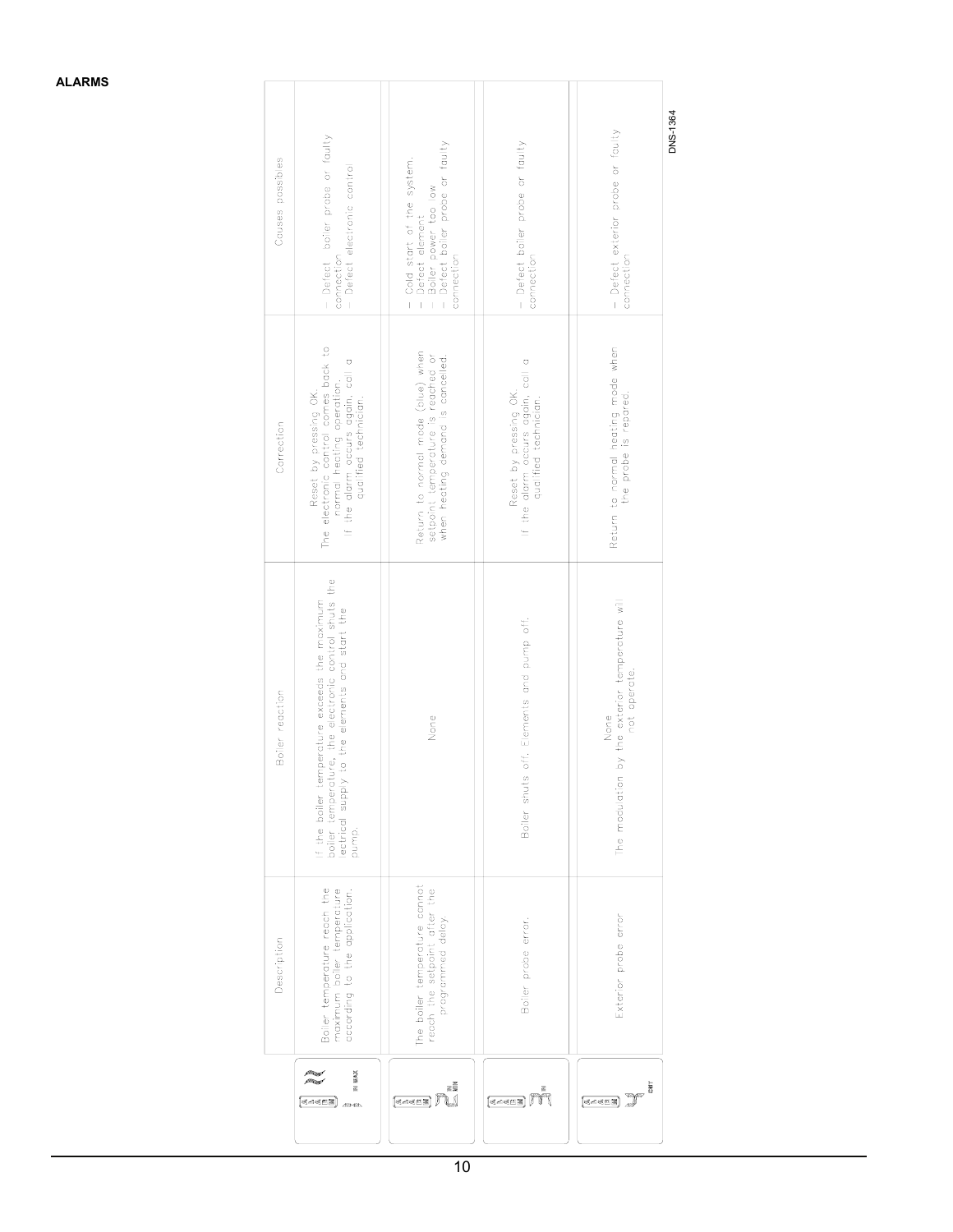# SECTION 3 **MAINTENANCE**

The property owner has the following responsibilities:

- a. To maintain the area around the boiler clean at all times and free from combustible and highly flammable material;
- b. To ensure that the ambient air at the boiler is not excessively dusty or humid;
- c. To have all water leaks repaired in the system as they arise.
- d. To ensure that the ambient temperature in the area where the unit is installed does not exceed  $27^{\circ}$ C (80 $^{\circ}$ F).

#### **CAUTION**

The boiler guaranty may be invalidated if: water leaks in the system are not repaired; the boiler is used as a source of domestic hot water or a significant amount of new water or air is introduced into the system.

It is recommended that the boiler be purged annually, in order to eliminate sediment and sludge that may have accumulated at the bottom of the boiler and covered the heating elements.

Procedure:

- 1. Let the boiler cool down;
- 2. Close the maintenance valves, which are installed at the water inlet and outlet of the boiler. N.B.: It is not recommended to drain the water from the heating pipe system;
- 3. Hook-up a garden hose to the drain valve and place it close to a floor drain;
- 4. Open the purge valve until the water comes out clean and clear;
- 5. Close the valve.

It is recommended to perform a visual inspection of the boiler electrical compartment annually, during the heating season. The items to check are the water tightness of the elements, signs of overheating of the electrical components and the wiring. Corrective measures must be undertaken as required, as soon as possible.

Defective components should always be replaced with the Original Equipment Manufacturer's parts.

## SECTION 4 **INFORMATION**

| Model:                                                                                                                                             | Serial number: |  |
|----------------------------------------------------------------------------------------------------------------------------------------------------|----------------|--|
| Installation date of the electric boiler:                                                                                                          |                |  |
| Service telephone # - Day:<br><u> 1980 - Jan Samuel Barbara, politik eta politik eta politik eta politik eta politik eta politik eta politik e</u> | Night:         |  |
| Dealer name and address:                                                                                                                           |                |  |
|                                                                                                                                                    |                |  |
|                                                                                                                                                    |                |  |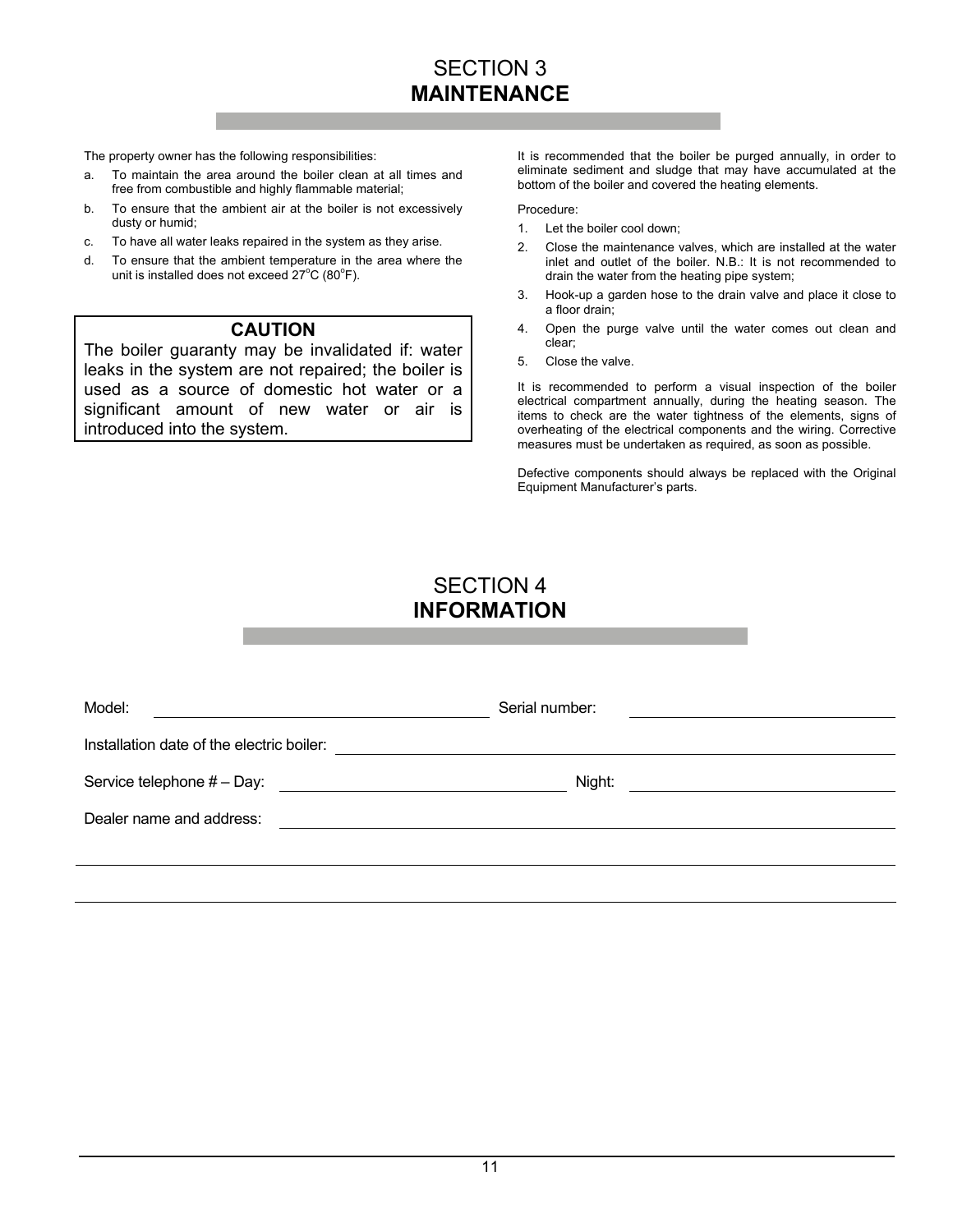# SECTION 5 **TECHNICAL DATA**

| <b>Tydia Compact – Technical Specifications</b> |                         |                            |                             |                             |                   |                                |                      |                 |                            |                                          |                 |
|-------------------------------------------------|-------------------------|----------------------------|-----------------------------|-----------------------------|-------------------|--------------------------------|----------------------|-----------------|----------------------------|------------------------------------------|-----------------|
| POWER (kW@208V)                                 | POWER (KW@240V)         | - Hertz - Phase<br>Volts - | (Kw)<br>Electric element #1 | (Kw)<br>Electric element #2 | Consumption (Amp) | Circuit Amperage (wire sizing) | GENERAL INFORMATIONS | Supply - Return | Minimum water flow USG/min | Overall Dimensions (widht x deep x hight | Shipping weight |
| 2.25                                            | $\overline{3}$          |                            | $\overline{3}$              | $\overline{\phantom{a}}$    | 9.4 / 12.5        | 12/15.6                        |                      |                 | 0.81 / 1.08                | 3/4"                                     |                 |
| $\mathbf{3}$                                    | $\overline{\mathbf{4}}$ |                            | 4                           | $\overline{\phantom{a}}$    | 12.5 / 16.7       | 15.6 / 20.9                    |                      |                 | 1.08 / 1.44                |                                          |                 |
| 3.75                                            | 5                       | $\overline{a}$             | 5                           | $\overline{\phantom{a}}$    | 15.6 / 20.8       | 19.5 / 26                      |                      |                 | 1.35 / 1.81                |                                          |                 |
| 4.5                                             | $6\,$                   | $\mathtt{S}$               | 3                           | $\overline{3}$              | 18.8 / 25.0       | 23.5 / 31.3                    |                      |                 | 1.63 / 2.17                |                                          |                 |
| 5.25                                            | $\overline{7}$          |                            | 4                           | $\overline{3}$              | 21.9 / 29.2       | 27.4 / 36.5                    |                      |                 | 1.90 / 2.53                |                                          |                 |
| $\boldsymbol{6}$                                | 8                       |                            | 4                           | 4                           | 25/33.3           | 31.3 / 41.6                    |                      |                 | 2.17 / 2.89                |                                          |                 |
| 6.75                                            | 9                       | 208 / 240 -                | 5                           | 4                           | 28.2 / 37.5       | 35.3 / 46.9                    |                      | 1" NPT female   | 2.44 / 3.25                |                                          | 44 lb (20 kg)   |
| 7.5                                             | 10                      |                            | 5                           | 5                           | 31.3 / 41.7       | 39.1 / 52.1                    |                      |                 | 2.71 / 3.61                | 3/16" X 8 7/16" X 21                     |                 |
| 8.25                                            | 11                      |                            | 6                           | 5                           | 34.4 / 45.8       | 43/57.3                        |                      |                 | 2.98 / 3.97                |                                          |                 |
| 9                                               | 12                      |                            | 6                           | 6                           | 37.6 / 50.0       | 47 / 62.5                      |                      |                 | 3.25/4.33                  | $\infty$                                 |                 |

**Table 2 Hydra Compact – Technical specifications** 

In all cases, refer to applicable local and national codes.

**Figure 5 : Boiler Dimensions** 

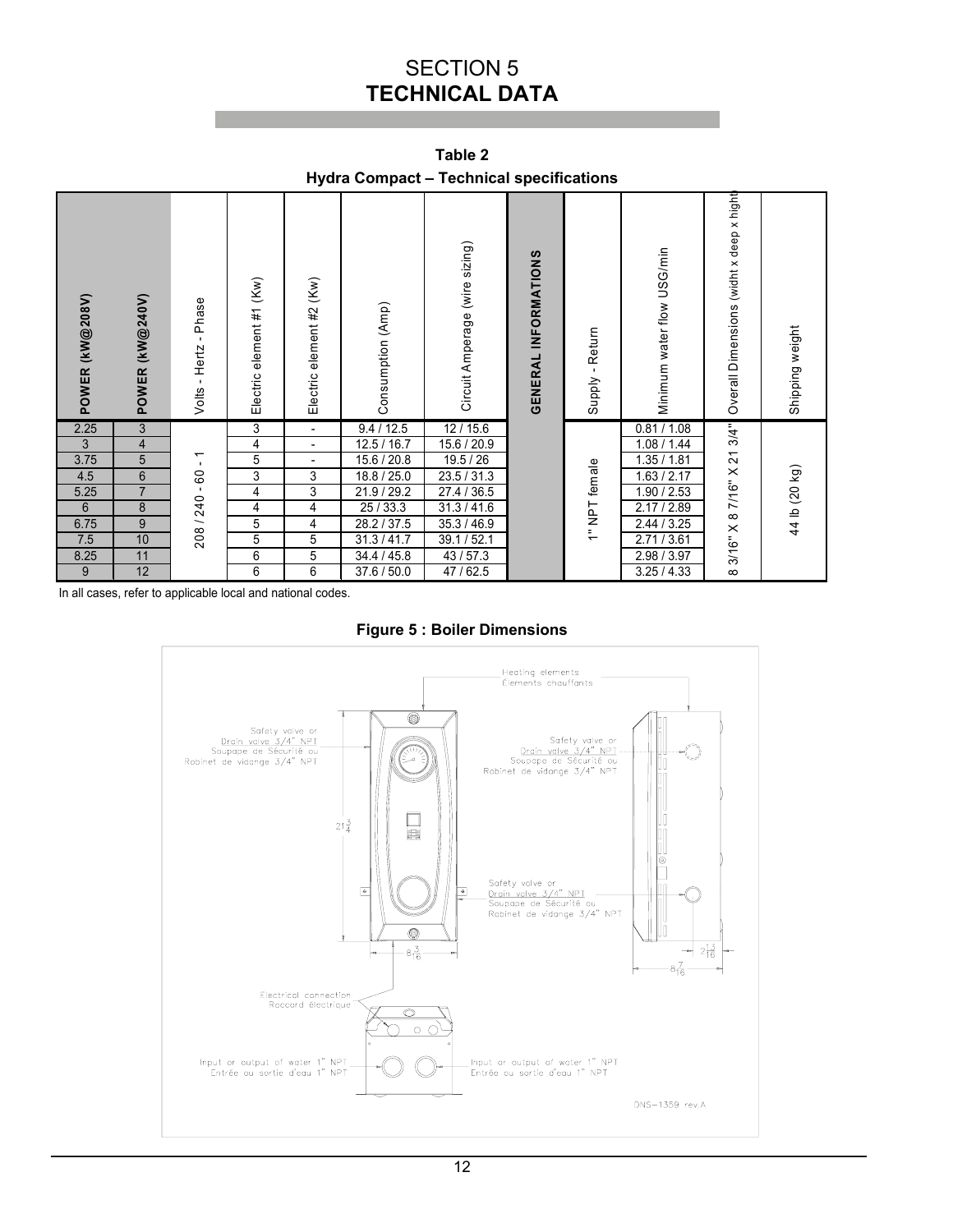

**Figure 6 : Typical Diagram of a Single Zone Installation** 



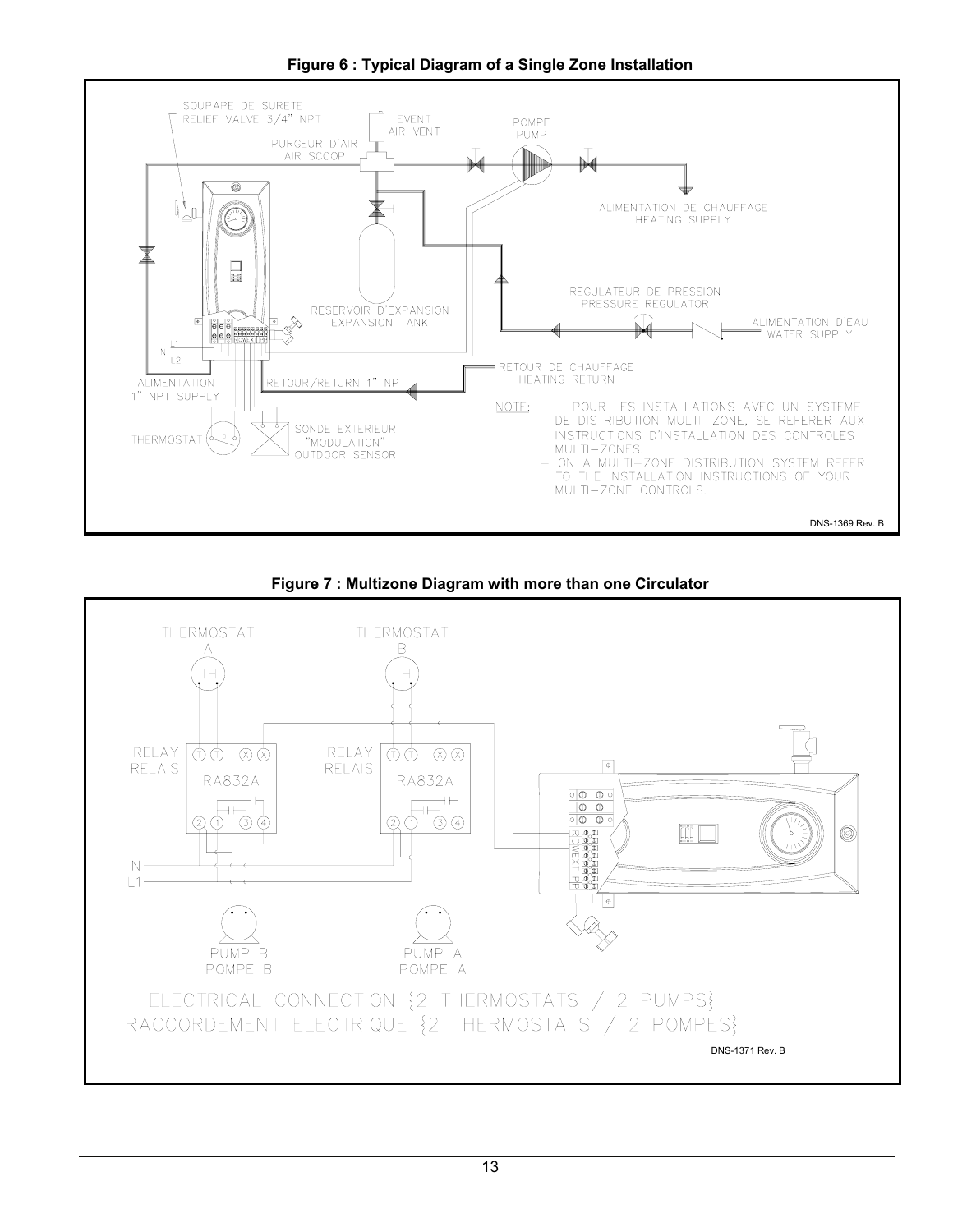#### **Figure 8 : Multizone diagram with Motorized Valves**



**Figure 9 : Electrical Diagram** 

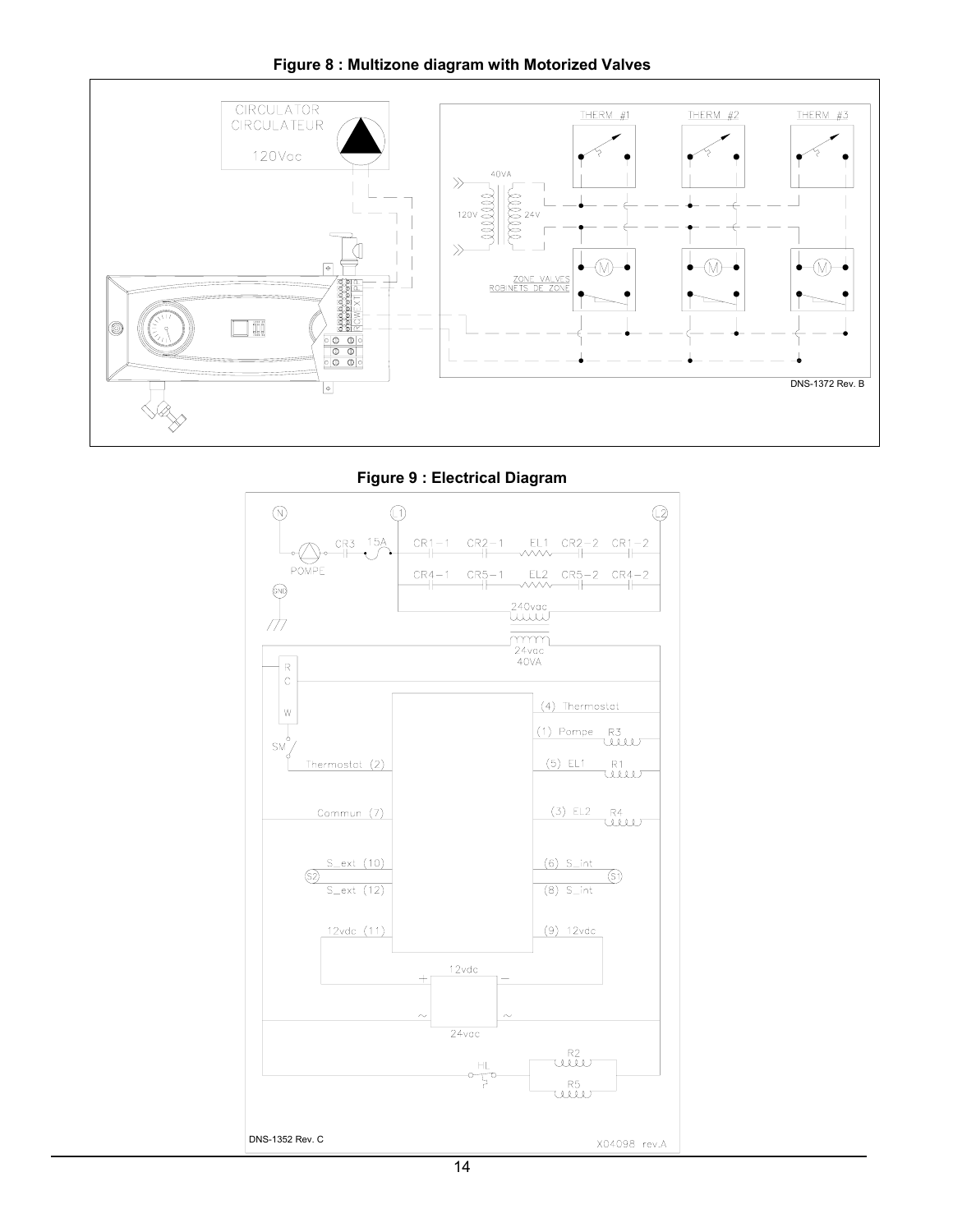# SECTION 6 **REMPLACEMENT PARTS**

## **Figure 10 : Exploded Vue**





| ELEMENT(S) |    |    |  |  |  |  |
|------------|----|----|--|--|--|--|
| POWER      | #1 | #2 |  |  |  |  |
| 3<br>ΚW    | 3  |    |  |  |  |  |
| 4<br>ΚW    | 4  |    |  |  |  |  |
| 5<br>ΚW    | 5  |    |  |  |  |  |
| 6<br>ΚW    | 3  | 3  |  |  |  |  |
| 7<br>ΚW    | 3  | 4  |  |  |  |  |
| 8<br>ΚW    | 4  | 4  |  |  |  |  |
| 9<br>ΚW    | 4  | 5  |  |  |  |  |
| ΚW<br>10   | 5  | 5  |  |  |  |  |
| 11<br>ΚW   | 5  | 6  |  |  |  |  |
| KW<br>12   | 6  | 6  |  |  |  |  |

B50120 Rev. D